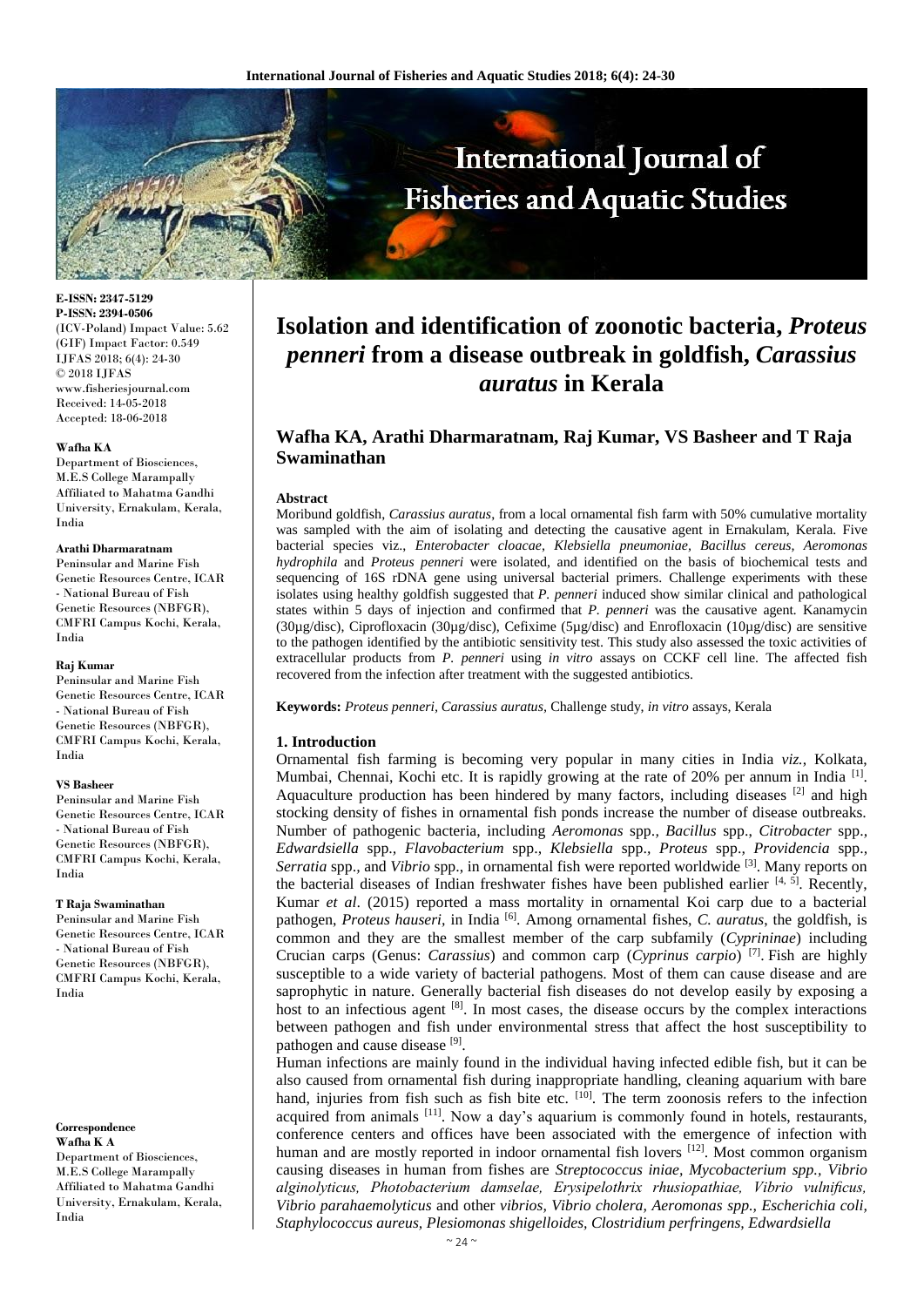*tarda, Listeria monocytogenes, Salmonellosis, Clostridium botulinum, Campylobacter jejuni, Delftia acidovorans, Legionella pneumophila, Shigella spp.* etc. The present study is based on the disease outbreak in an ornamental fish farm of goldfish during June **-** July 2017, with a cumulative mortality 70 - 90% over 10 d time along with the clinical signs such as haemorrhages on the tail, fin, dropsy, etc. The aim of this study is to identify the cause of the disease outbreak in goldfish and the virulence of the pathogens by experimental challenge infection trials. The current study also attempts to recover the moribund goldfish in the farm from this outbreak by assessing the antibacterial sensitivity of selected antibiotics.

## **2. Materials and Methods**

#### **2.1. Sample Collection**

Moribund and diseased goldfishes shown hemorrhage symptoms were collected from a disease outbreak in an ornamental fish farm, Ernakulam, Kerala during June- July 2017. The samples were kept in sterile plastic bags and transported to the laboratory on ice within 3-4 h. Infected tissues *viz*., Fin, gills, spleen, heart, kidney and muscles of the individual fish were excised for isolation of bacteria. Tissues homogenate were inoculated in peptone broth and incubated overnight at 28 <sup>0</sup>C.

### **2.2. Isolation of Bacteria**

Bacteria were isolated using serial dilution method. 1ml of the sample was serially diluted up to  $10^{-7}$  dilutions using 9ml of distilled water.  $100\mu l$  of sample from  $10^{-5}$ ,  $10^{-6}$  and  $10-7$ dilutions were spread plated into nutrient agar plates and incubated at room temperature for 24 h. From the plates, colonies with different morphology were selected and subculture.

### **2.3 Identification**

### **2.3.1 Morphological identification**

Pure cultures of the isolates were streaked on Nutrient agar plates for colony development and examine for size, shape, colour, structure, margin, optical properties, consistency, elevation and pigmentation for the colony morphology. From that single colony, 3% KOH string test and gram's staining performed for the morphological examination. Motility examined by Hanging drop technique.

### **2.3.2 Biochemical identification**

All the isolates where biochemically identified by performing, Indole, Methyl red, Voges proskauer citrate, Triple sugar iron agar, urease, nitrate, catalase, oxidase, mannitol motility, lactose fermentation and sugar fermentation tests.

### **2.3.3 Molecular identification**

For DNA extraction A loop full of culture was inoculated to an Eppendorf tube containing 500µl solution 1 (0.5M EDTA 2%, 1.0M Tris Hcl 5%, 10% SDS 20%) and quickly vortexed after the addition of 7µl of proteinase K, then the mix was incubated at 55 $\mathrm{^{0}C}$  in water bath (2 h) and chilled on ice (10) min). Then 250µl solution 2 (NaCl 30%) was added and inverted several times to mix, then chilled on ice (5 min) and 500 µl supernatant was transferred to new Eppendorf tube after the centrifugation at 8000 rpm  $(15 \text{ min})$  at  $4^{\circ}$ C. Add twice the volume of cold absolute ethanol and kept overnight for incubation at -20 $\mathrm{^0C}$ . On the next day, it was centrifuged at 11000 rpm (15 min) at  $4\degree$ °C, then the supernatant was removed and the DNA pellet was rinsed in 300µl cold 70% ethanol and centrifuged again at  $11000$  rpm (10 min) at  $4^0C$ . Then the supernatant was removed and allowed to dry, then dissolve in 30µl TE buffer.

A small drop of sample examined in Biospectrometer and record the concentration of DNA in 30µl sample. Made each sample concentration to 100µg/ml by using an equation,

Initial volume  $=$   $\frac{\text{final volume} \times \text{final concentration}}{\text{Initial concentration}}$ Initial concentration

To make the concentration 100µg/ml, the initial volume is made up to 30µl by adding TE buffer.

### **2.3.3.1 Polymerase chain reaction**

PCR was carried out in thermal cycler (Veriti, Applied Biosystems) employing the 16S rRNA bacterial universal primers [13]. In the present work Universal primer 27F and 1492R were used for amplification. The primer sequences are as follows-

#### *Forward: 5'AGATTTGATCMTGGCTCAG3' Reverse: 5'CGGTTACCTTGTTACGACTT3'*

In a sterile 0.5-ml microfuge tube, mix the contents in the following order: Deionized water (18.5μl), 10x buffer (2.5μl), Template DNA (2μl), dNTPs mix (0.5μl (Fermentas)), Forward primer (0.25μl), Reverse primer (0.25μl) and Taq DNA polymerase (0.5μl (Fermentas)). Then place the tubes in the thermal cycler and Amplify the nucleic acids using the denaturation (95 °C - 3 min, 94 °C-1 min and 30 sec), annealing (54 °C- 40 sec), and polymerization (72 °C-1 min and 30 sec,  $72 \text{ °C-10 min}$  for 30 cycles. For preservation the tubes were kept in the refrigerator after the amplification. Following the completion of the reaction, 5µl of the reaction solution was subjected to 1.5% Agarose gel electrophoresis to visualize the DNA fragments.

After then the PCR products were sequenced by Sanger's method at an automated sequencing facility (Scigenom Pvt. Ltd, India). For molecular identification, homology comparison of 16S rRNA sequences of five different bacterial strains was performed using NCBI BLAST (Basic Local Alignment Search Tool) http://www.ncbi.nlm.nih.gov/.

### **2.4 Challenge studies of the bacterial isolate**

All fish were maintained in 500L capacity glass aquaria containing 400L water. Continued aeration was provided with an exchange of 50% of water daily, and water temperature of the tanks recorded twice daily and ranged from 26°C to 29°C. The fish were acclimatized before challenge studies for 15 days in the laboratory and were injected intra muscularly into healthy goldfish (n=10, body weight,  $15.5g \pm 1.4g$ ) for fulfilling Koch's postulates.

For the inoculum preparation a loop full of culture inoculated to 9 ml broth and incubated at room temperature, then serially diluted and  $10^{-5}$  dilution centrifuged at 8000 rpm (10 min). 500 $\mu$ l PBS added after discarding the supernatant and mix well. From that 200 $\mu$ l of sample injected to intraperitonealy (100µl each) to each 5 healthy fishes maintained on five tanks.

Clinical symptoms shown by the fish and death time noted, after then by using sterile forceps and scissors aseptically cut out each organ such as the spleen, liver, kidney and gill and they were inoculated to broth separately and incubated at room temperature (20  $^0C-25$   $^0C$ ). Serially diluted the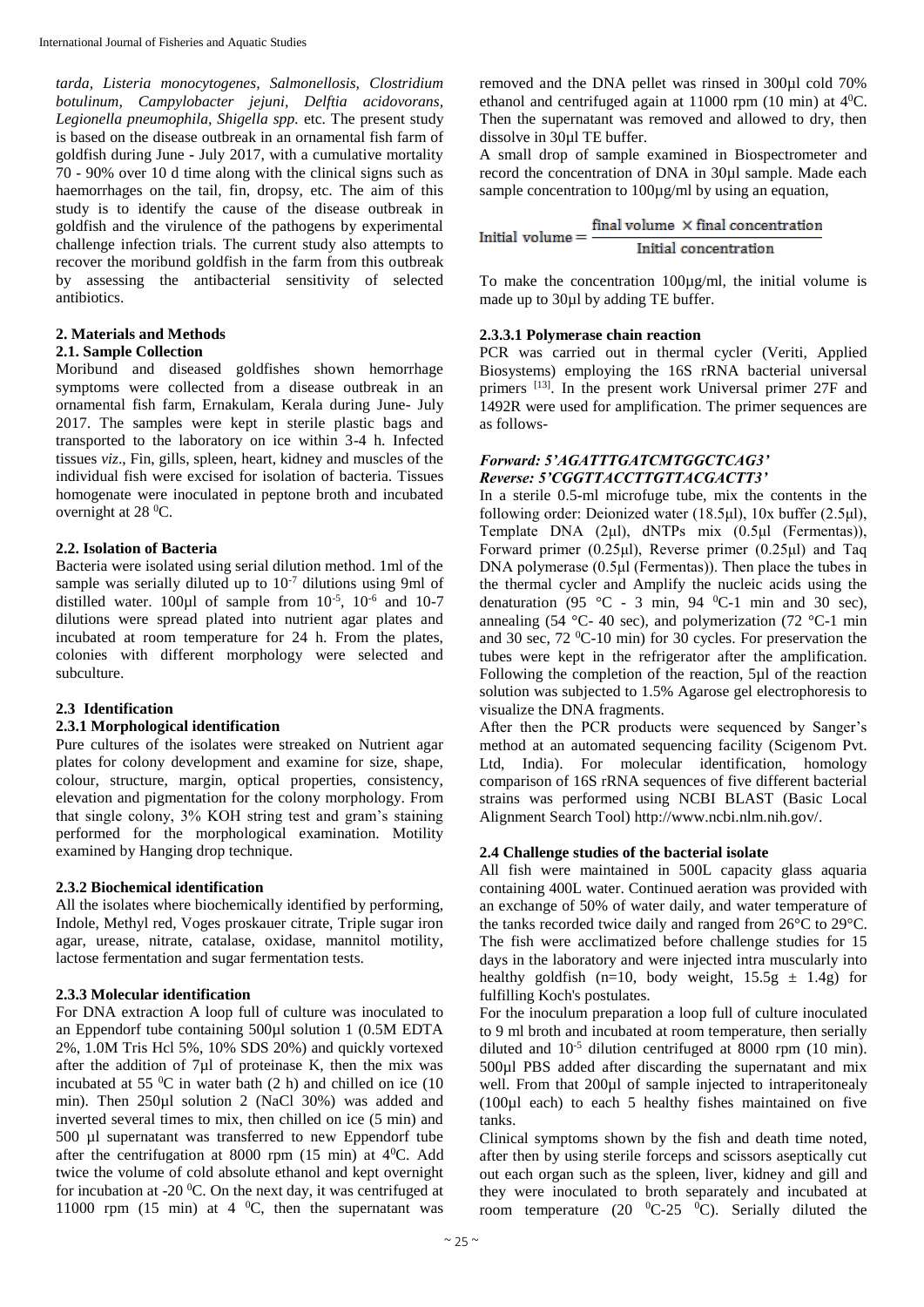incubated broth and from  $10^{-7}$  and  $10^{-5}$ , about 100 $\mu$ l added to the fresh nutrient agar plate to perform spread plate. After the incubation plates were examined for the bacterial colony and counted. The isolates obtained from the sample identified by biochemically and also by using molecular methods of identification. Infected fin and muscle tissue of diseased fish was examined and bacteria re-isolated after the experimental period. All procedures were carried out aseptically.

## **2.5 Preparation of extra cellular protein (ECP) from** *Proteus penneri*

For ECP preparation, *P. penneri* was inoculated to 1000µl nutrient broth and incubated at 28 <sup>0</sup>C overnight in a shaking incubator. Then the supernatant collected followed by the centrifugation at 8000 rpm (15 min) at 4<sup>0</sup>C and was filtered by using sterile 0.22  $\mu$ m syringe filter and they preserved at - $20^0$ C. On the other hand small amount of these filtrated samples inoculated to nutrient broth and incubated for examining the presence of live bacterial cells.

## **2.6 Cytotoxicity Test of Bacterial Extracellular Products**

Preparation of CCKF cells [14] on cover slip was made by treating the carp fin fish cell line monolayer with PBS without  $Ca^{2+}/Mg^{2+}$  using a volume equivalent to half the volume of culture medium. Repeat this wash step for 3-5 times and Pipetted trypsin/EDTA onto the washed cell monolayer using 1ml per 25cm<sup>2</sup> of surface area. Rotated flask to cover the monolayer with trypsin. Then decant the excess trypsin and returned flask to the incubator and leave for 2-10 min. Resuspended the cells in a small volume of fresh serumcontaining medium to inactivate the trypsin. Removed 100200μl and perform a cell count. Place the sterile cover slip on each well of the multiwell plate by using sterile forceps. Transferred the required number of cells to a well plate, about 200µl and 100µl of protein extract of the sample add on the surface of the cover slip. Rinse the content by using a micropipette and 400µl serum added to each of the well. Keep the sample in low temperature incubator and check the plate under an inverted microscope on each day.

## **2.7. Antibiotic susceptibility test**

Antibiotic susceptibility test (ABST) of *P. penneri* was tested by the disc diffusion method using a standard procedure from the guidelines of the Clinical and Laboratory Standards Institute [15]. Antibiotic discs used in this study were procured from HiMedia Laboratories, India. A total of 16 antimicrobial agents viz., Cefixime, Chloramphenicol, Bacitracin, Nitrofurantoin, Azithromycin, Erythromycin, Gentamicin, Kanamycin, Cefalexin, Oxytetracycline, Ciprofloxacin, Amoxycillin, Enrofloxacin, Furazolidone, Ampicillin and Cefixime/Clavulanic acid were tested. The zones of inhibition formed around the discs were measured, and antibiotic sensitivity was assayed from the diameter of the zones (in mm). Zone diameters were interpreted as sensitive, intermediate and resistant using CLSI criteria [16] and criteria set by the manufacturer.

## **3. Results**

## **3.1. Isolation and identification of isolates**

A total of five bacterial isolates (GF1-GF5) were obtained from gold fish by serial dilution and plating method followed by observing their colony characteristics (Table No. 1).

**Table 1:** Colony characteristics of bacterial strains isolated by spread plate method from naturally infected goldfish.

| <b>Isolates</b> | <b>Colony characteristics</b>                                          |
|-----------------|------------------------------------------------------------------------|
| $GF-1$          | Mucoid, Opaque, White, Small, Round, Entire, Convex colonies.          |
| $GF-2$          | Mucoid, Opaque, Cream coloured, Small, Round, Entire, Raised colonies. |
| $GF-3$          | Dry, Opaque, Medium sized, Round, Entire, Flat colonies.               |
| $GF-4$          | Moist, Opaque, Creamy, Small, Round, Entire, Flat colonies.            |
| $GF-5$          | Smooth, Opaque, Translucent, Swarming, Flat colonies.                  |

The morphological and biochemical characterization was performed to identify the selected isolate. Biochemical characteristics of the isolates have been summarized in the Table No. 2. As per Bergey's Manual of Determinative Bacteriology (1984) each of the five isolate identified as *Enterobacter, Klebsiella, Bacillus, Aeromonas and Proteus.*  Among these five isolates *Proteus* constituted 85–90% of the total bacterial flora of samples from individual fish showing clinical signs of disease and remaining isolates only 10-15%. The DNA was isolated from five different bacterial isolates by the mentioned method. The extracted DNA was electrophoresed through 0.8% agarose gel containing ethidium bromide. Approximately 1470 bp of 16S rRNA gene sequences were obtained after assembling the forward and reverse sequences obtained from this goldfish isolate (Fig No. 1A). After then 16S rRNA genes were amplified and checked

in 1.5% agarose gel electrophoresis followed by PCR (Fig No. 1B). The nucleotide sequence of each isolate obtained by Sanger's method were analyzed in BLAST on NCBI for the confirmation and the results are shown in Table No. 3.



**Fig 1:** Molecular identification of five bacteria isolated from diseases goldfish by PCR (A) Genomic DNA isolated from different bacterial isolates; (B) 16S rRNA PCR product in 1.5% Agarose gel.

**Table 2:** Biochemical identification of each bacterial strain isolated from naturally infected fish as per Bergey's Manual of Determinative Bacteriology (1984)

| <b>TEST</b>   | $GF-1$            | $GF-2$            | $GF-3$                   | $GF-4$           | GF-5              |
|---------------|-------------------|-------------------|--------------------------|------------------|-------------------|
| KOH mount     |                   |                   |                          |                  |                   |
| Gram staining | Gram - ve bacilli | Gram - ve bacilli | Gram +ve bacilli         | Gram -ve bacilli | Gram - ve bacilli |
| Motility      | Non motile        | motile            | motile                   | motile           | motile            |
| Indole        | -                 |                   | $\overline{\phantom{a}}$ |                  |                   |
| MR            | ۰                 |                   | $\blacksquare$           |                  |                   |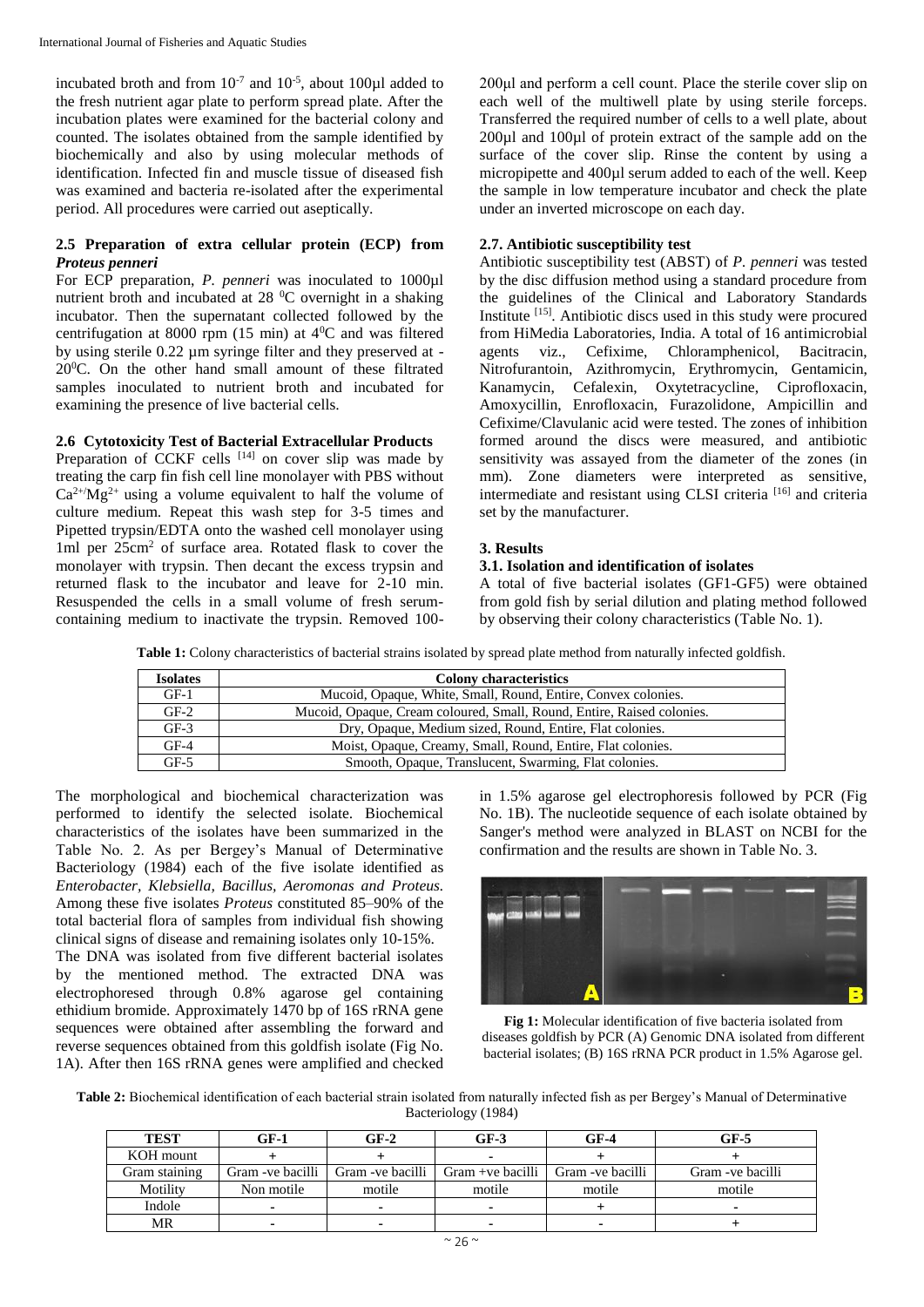| <b>VP</b>         | +              | $\overline{+}$ | ٠                        |           |                         |
|-------------------|----------------|----------------|--------------------------|-----------|-------------------------|
| Citrate           |                | $^{+}$         | $^{+}$                   | $\,{}^+$  | $\blacksquare$          |
| Catalase          |                |                | $\,{}^+$                 |           | ۰                       |
| Oxidase           | $\blacksquare$ |                | ۰                        | $\,{}^+$  | $\blacksquare$          |
| Urease            | ۰              |                | ۰                        |           | $^+$                    |
| Nitrate reduction |                |                | $^{+}$                   | $\,{}^+$  |                         |
| <b>TSI</b>        | K/A            | A/A            | K/A                      | K/K       | A/A with H2S production |
| Mannitol          |                |                | $+$                      | $\pm$     |                         |
| Glucose           | AG             | AG             | $^{+}$                   | AG        | AG                      |
| Lactose           | AG             | AG             |                          |           |                         |
| Sucrose           | AG             | AG             | $\overline{\phantom{0}}$ |           | AG                      |
| Maltose           | AG             | AG             | $^{+}$                   |           | AG                      |
| Identification    | Enterobacter   | Klebsiella     | <b>Bacillus</b>          | Aeromonas | Proteus                 |

**Table 3:** Molecular identification of each Bacterial strain (GF-1to GF-5) by using Basic local alignment search tool (BLAST).

| <b>Isolates</b> | Organism      |
|-----------------|---------------|
| $GF-1$          | E. cloacae    |
| $GF-2$          | K. pneumonia  |
| $GF-3$          | B. cereus     |
| $GF-4$          | A. hydrophila |
| GF-5            | P. penneri    |

#### **3.2. Experimental challenged study/ Pathogenicity test**

The pathogenicity studies (Table No. 4) using live bacterial cells indicated that the mortality of fish is dose dependent pattern. 10-5 cells/ml was observed as lethal dose for *P. penneri.* All the dead fish injected with *P. penneri* displayed several symptoms showed in Fig No. 2.

**Table 4:** Details of the experimental challenge infection of the bacteria isolated from disease goldfish

| <b>Bacterial strain</b> | <b>Experimentally infected fish</b> | <b>Mortality time (hours)</b> |  |
|-------------------------|-------------------------------------|-------------------------------|--|
|                         | Fish 1                              | 15 h                          |  |
|                         | Fish 2                              | 19 h                          |  |
| P. penneri              | Fish 3                              | 14h                           |  |
|                         | Fish 4                              | 13 h                          |  |
|                         | Fish 5                              |                               |  |



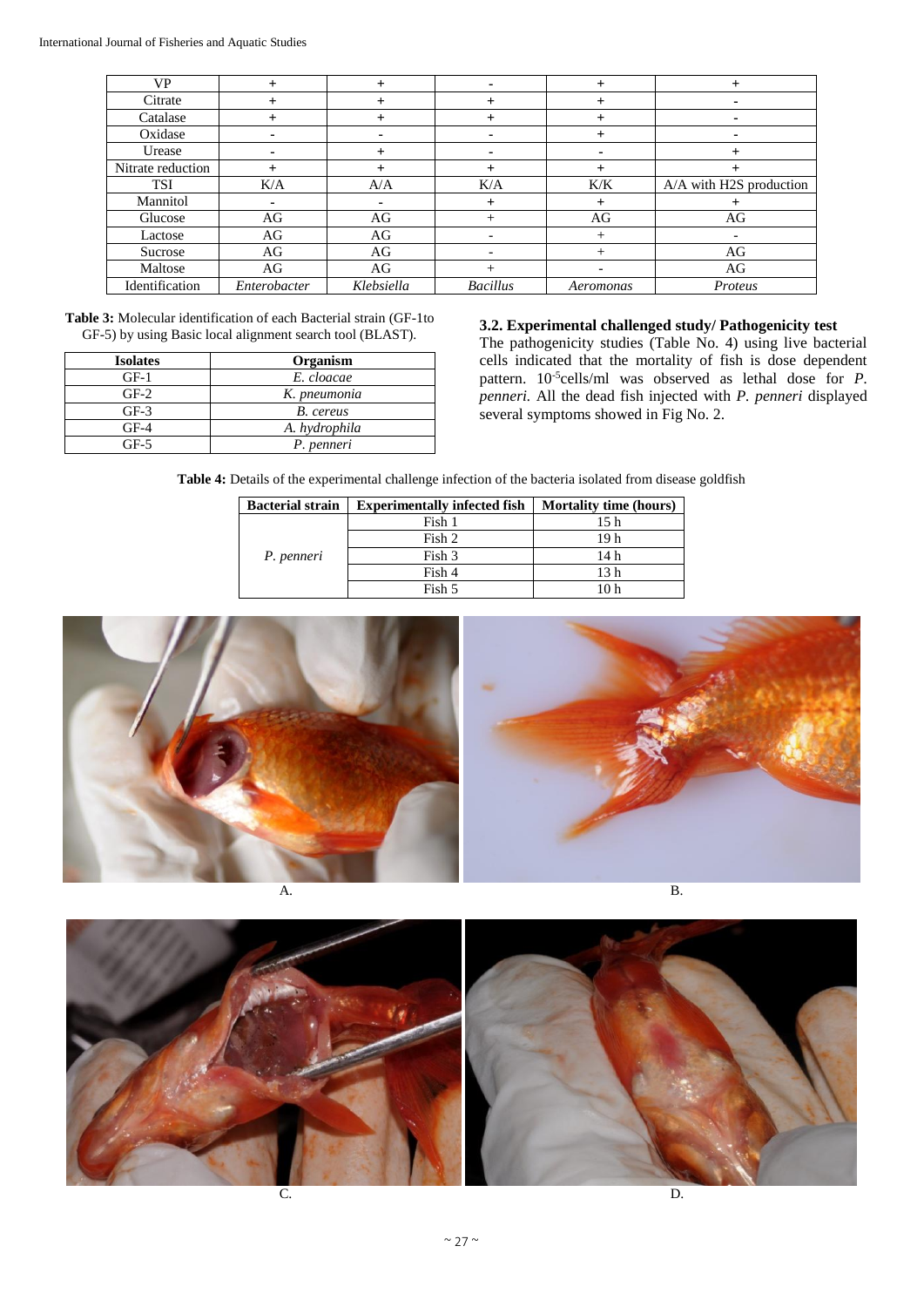

**Fig 2:** Symptoms shown by experimentally infected Gold fish with *P. penneri* A) Pale coloured gills; B) Internal haemorrhage at the caudal fin; C) Congested internal organs; D) Haemorrhagic patches at the base of the pelvic fin; E) Black coloured spotted marks on the abdominal wall.

#### **3.3. Cytotoxicity Test**

The ECP from *P. penneri* were cytotoxic for the gold fish cell line. Cytotoxic effects were started after 24 h of inoculation of ECPs, then the gold fish cells became rounded, having serrated edges, degenerative changes were manifested by pyknotic nuclei, shrinking, dendritic elongations and detached from the surface leading to the destruction of the monolayer by 72 h. (Fig No. 3).



**Fig 3:** Cytotoxicity assays of the ECP of *P. penneri* on CCKF cell line. A) Uninoculated CCKF cell line; B) CCKF cells at 1 day post inoculation to ECP of *P. penneri;* C) 2nd day; D) 3rd day.

## **3.4. Antibiotic-susceptibility test**

The results of the agar disc diffusion tests of *P. penneri* to different antimicrobial compounds are presented in Table No. 5 In antibiotic susceptibility testing it was found that the *P.* 

*penneri* was sensitive to Kanamycin (30µg/disc), Ciprofloxacin (30µg/disc), Cefixime (5µg/disc) and Enrofloxacin (10µg/disc.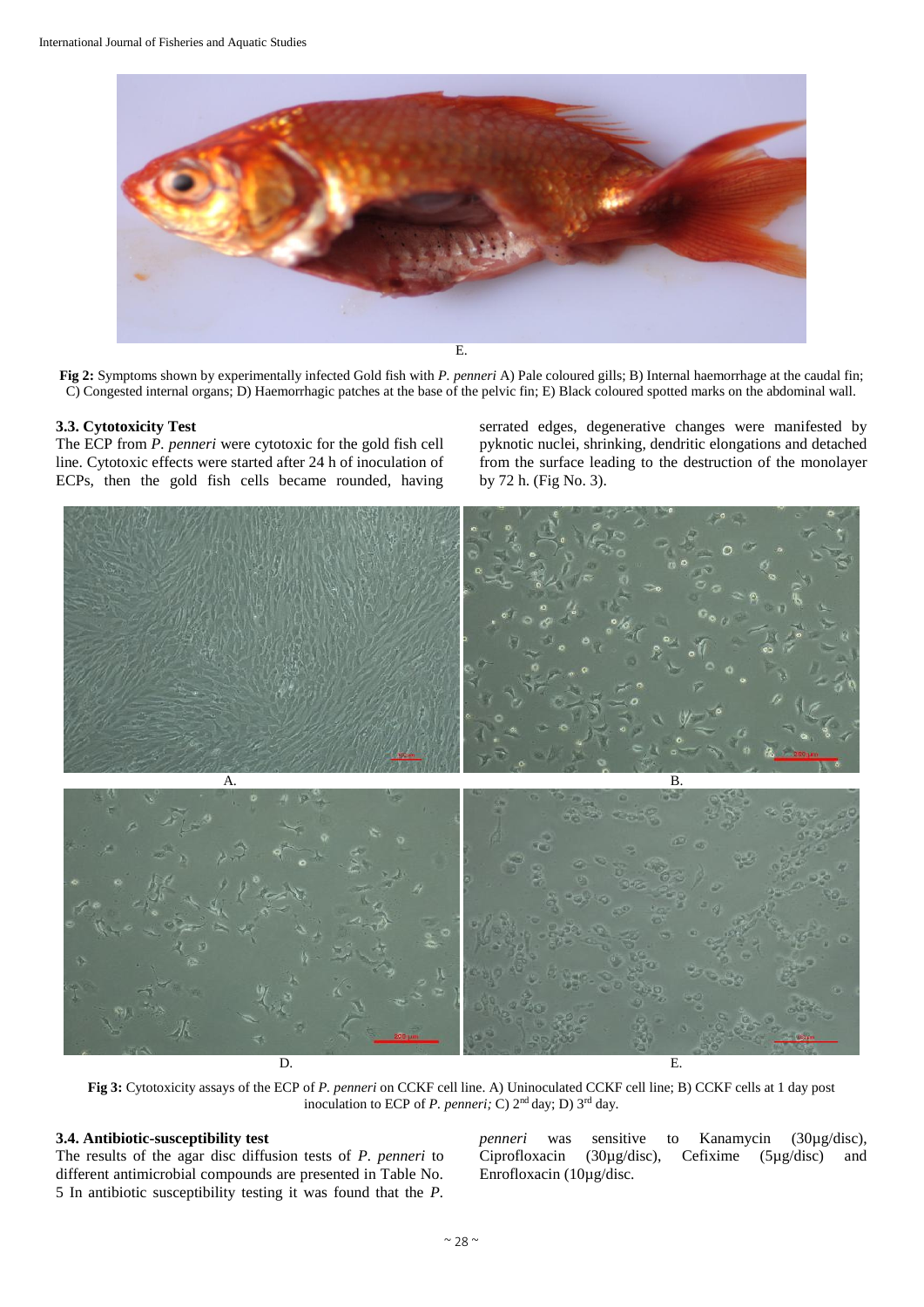**Table 5:** The zone of inhibition (in mm) by the respective antibiotics against fish pathogen *P. penneri*

| Antibiotics with symbols | Zone of inhibition (mm) |                  |                  |  |
|--------------------------|-------------------------|------------------|------------------|--|
|                          | <b>Resistant</b>        | <b>Sensitive</b> | P. penneri       |  |
| Oxytetracycline O30      | $\leq18$                | $\geq$ 25        |                  |  |
| Cephalexin CN30          | $\leq17$                | $\geq$ 22        |                  |  |
| Enrofloxacin EX10        | $\leq15$                | $\geq$ 21        | 26mm             |  |
| Cefixime CFM5            | $\leq15$                | $\geq$ 19        | 16mm             |  |
| Amoxycillin AMX25        | $\leq$ 13               | $\geq$ 18        |                  |  |
| Ciprofloxacin CIP30      | $\leq15$                | $\geq$ 21        | 31mm             |  |
| Nitrofurantoin NIT100    | $\leq11$                | $\geq$ 15        | $11 \text{ mm}$  |  |
| Kanamycin K30            | $\leq$ 13               | $\geq$ 18        | 17 <sub>mm</sub> |  |
| Ampicillin AMP25         | $\leq$ 22               | $\geq 30$        |                  |  |
| Gentamycin GEN30         | $\leq$ 21               | $\geq$ 25        | 20 <sub>mm</sub> |  |
| Furazolidone FR100       | $\leq 20$               | $\geq$ 25        |                  |  |
| Erythromycin E15         | $\leq$ 13               | $\geq$ 23        |                  |  |
| Chloramphenicol C25      | $\leq$ 21               | $\geq$ 25        | 19mm             |  |
| Furazolidone FR50        | $\leq$ 20               | $\geq$ 25        |                  |  |
| Bacitracin B10           | $\leq$ 12               | $\geq$ 22        |                  |  |
| Azithromycin AZM30       | $24$                    | $\geq 30$        | 11mm             |  |

#### **4. Discussion**

Sample of diseased fan tail goldfish is collected from a local ornamental fish farm in Ernakulam, Kerala, shows hemorrhage by macroscopic examination. In this study, from each fish, liver, kidney, gills and spleen were separate and inoculated to nutrient broth. By spread plate technique after serial dilution five different isolates were obtained. By biochemical test and genome sequencing, the isolates were identified as *E. cloacae* (GF1), *K. pneumoniae* (GF2), *Bacillus cereus* (GF3), *A. hydrophila* (GF4) and *P. penneri*  (GF5). Each of these isolates is already reported as normal flora of fish, but due environmental stresses it can be pathogenic to fish <sup>[17]</sup>. Among these isolate four of them belong to *Enterobacteriaceae* family, such as, *E. clocae, K. pneumonia, A. hydrophila* and *P. penneri* and those considered as an indicator of sewage pollution [18]. Now antibiotic resistant varieties are also reported [19] . *E. cloacae is* also reported as common water-borne bacterium and is also present in the tissue of normal fish [20] . *K. pneumonia* is ubiquitous in nature and it exists as normal flora in the gastrointestinal tract of humans and animals. Mainly gram negative bacteria are reported as pathogenic. *B. cereus* is a gram positive, have inhibitory effect against *Vibrio carchariae* and *A. hydrophila* is reported, and is used as probiotics in fishes  $[21]$ . Naturally, it found in the intestinal tract and does not induce any infection. By spread plate technique *P. penneri* found in large number, studies show that *P. penneri* as a causative agent of red body disease in *Penaeus vannamei* (white shrimps), cultivated in China. It is isolated in large number from the each organ by spread plate technique [22]. It's most distinguishable property is the formation of swarming growth  $[23]$ . But this result cannot be taken for confirmation of pathogen, as a result challenge study performed.

By challenge study, only *P. penneri* injected fishes only died along with several symptoms. The lethal dose value of the experimentally infected fish is about  $220 \times 10^5$  cfu/ml once and the median lethal time of mortality is estimated to be 12 h. One of the major symptoms is the internal hemorrhage in caudal fin and at the base of the pelvic fin. Additionally gills of the fishes are the primary target of contaminants [24], here it shows a pale colour. The experimental infection assays proved that *P. penneri* (GF-5) was virulent to gold fish and produced disease.

In this study *P. penneri* is identified as pathogen in fishes. But due to direct contact with this diseased fish can develop infection in humans. It is considered as opportunistic pathogenic bacteria in humans, cause diarrheal disease, wound infection, urinary tract infection and they were mainly found in soil, water, and sewage and the majority of them reported in males [25]. The bacterium, which is the causative organism of blotch disease, red spot and spottiness of skin in fish, has been isolated from skin lesions of the Indian major carp [26] .

Bacterial ECPs are reported to be produced by pathogenic and non-pathogenic organisms and are lethal when they produced by pathogenic organism. These enzymes while release in the body results in invasion, establishment of infection by providing nutrients for cell proliferation  $[27]$  and cytolytic exotoxins considered as an important virulence factors [28]. Here from *P. penneri,* ECP was extracted and are tested on CCKF cell line show cytopathic effect within 5 h, as a result of the production of virulent toxin.

In order to prevent this disease outbreak, treatment should be done as fast possible. Kanamycin, Ciprofloxacin, Cefixime and Enrofloxacin are the effective drug has been identified by antibiotic sensitivity test among the sixteen antibiotics tested. Antibacterial agents are mainly administered as supplementary feed for the treatment of diseased fish. However, due to loss of appetite in the severely affected fish, the antibiotics may not be consumed by the fish. So in this study, we suggested Ciprofloxacin injection, intra muscularly and the fish recovered after 5 days of treatment.

A bacterial pathogen in fish could develop serious health issues in humans by the direct exposure, such as, when cleaning an aquarium with bare hands, exposure to fish tank water, injuries from fish by bite, from spines etc. So there is a possibility for human beings to acquire bacterial infection from the infected ornamental fish while handling them. Regular screening of aquaculture facilities can serve as an effective means of preventing the spread of such pathogens to human being.

### **5. Conclusion**

In the present study, it has been found that *P. penneri* (GF-5) is pathogenic to goldfish and cause typical haemorrhage, leading to death of fish. Injury when cleaning an aquarium with bare hands, exposure to fish tank water, by contact with tropical fish, injuries from fish, e.g. by spines and fish bite, etc are the number of possible routes through which man gets infected by bacterial pathogen from fish. So fish farm workers may acquire bacterial infection from the infected ornamental fish while handling them. Regular screening of aquaculture facilities can serve as an effective means of preventing the spread of such pathogens to human being.

#### **6. References**

- 1. Ayyappan S, Jena JK, Gopalakrishnan A, Pandey AK. Handbook of fisheries and aquaculture. Directorate of Information and Publications of Agriculture, Indian Council of Agricultural Research, New Delhi, 2006, 354.
- 2. Noga EJ. Fish Disease: Diagnosis and treatment. Edn 2, John Wiley & Sons, Inc., Publication, Iowa, USA, 2010.
- 3. Austin B, Austin D. Bacterial Fish Pathogen: Diseases of Farmed and Wild Fish. Edn 4, Praxis Publishing Ltd, Chichester, UK, 2007.
- 4. Vivekanandhan G, Savithamani K, Hatha AAM, Lakshmanaperumalsamy P. Antibiotic resistance of